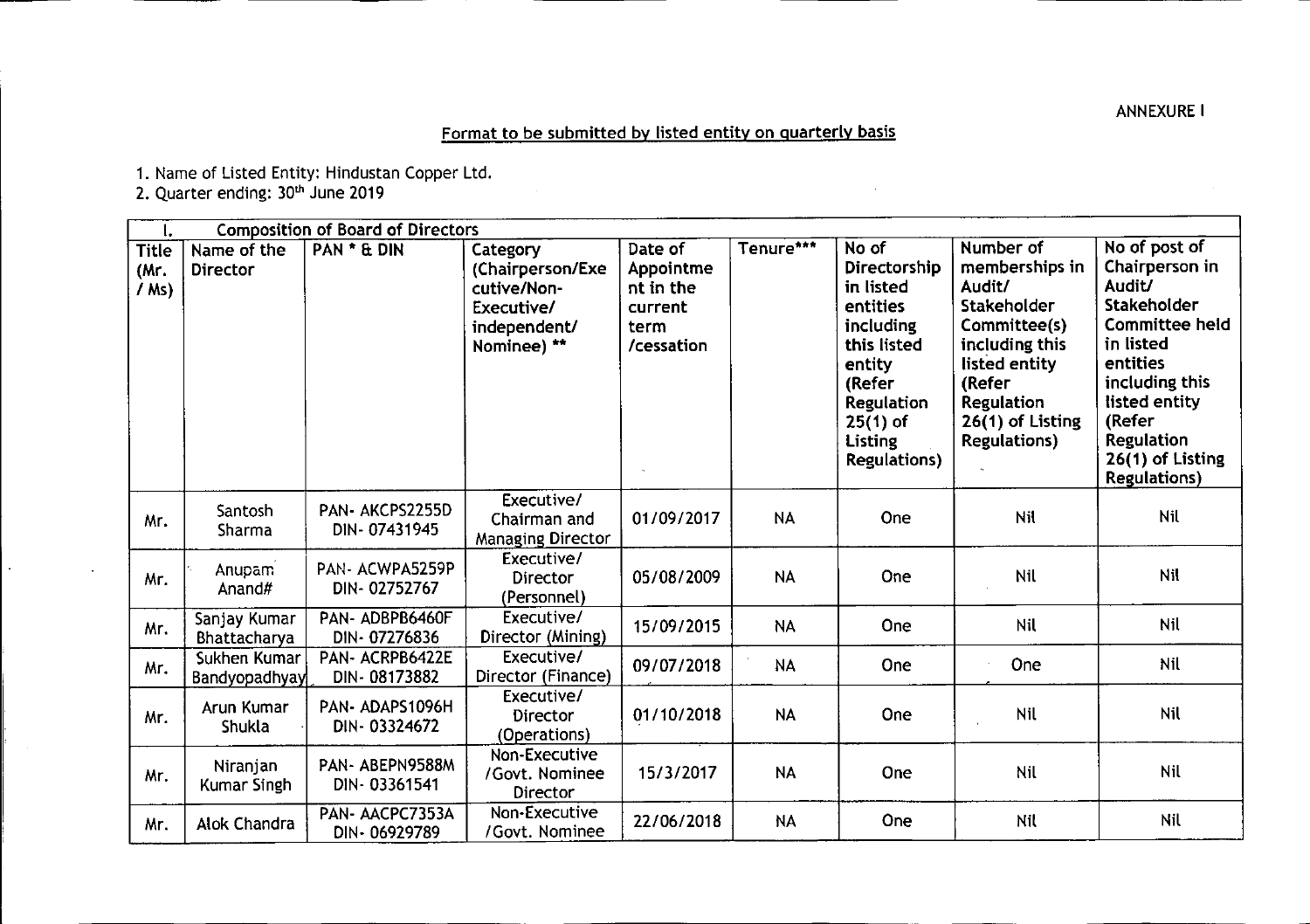|      |                                  |                                 | <b>Director</b>                           |            |           |      |              |     |
|------|----------------------------------|---------------------------------|-------------------------------------------|------------|-----------|------|--------------|-----|
| Mrs. | Simantini<br>Jena                | PAN- ACRPJ6937E<br>DIN-07346980 | Non-Executive/<br>Independent<br>Director | 17/11/2015 | 48 months | One  | <b>Nil</b>   | Nil |
| Mr.  | Hemant<br>Mehtani                | PAN-ACVPM3453C<br>DIN-02875561  | Non-Executive/<br>Independent<br>Director | 17/11/2015 | 48 months | One. | <b>One</b>   | One |
| Mr.  | Dileep Raj<br>Singh<br>Chaudhary | PAN-AAVPC7061J<br>DIN-00269508  | Non-Executive/<br>Independent<br>Director | 01/12/2015 | 48 months | One  | <b>Three</b> | Nil |
| Mr.  | Subhash<br>Sharma                | PAN-DSIPS7218K<br>DIN-05333124  | Non-Executive/<br>Independent<br>Director | 18/07/2018 | 36 months | One: | <b>One</b>   | One |

\* PAN number of any director would not be displayed on the website of Stock Exchange

••• Category of directors means executive/non-executive/independent/Nominee. if a director fits into more than one category write all categories separating them with hyphen

**\*\*\*** to be filled only for Independent Director. Tenure would mean total period from which Independent director is serving on Board of directors of the listed entity in continuity without any cooling off period.

#under suspension since 11.4.2019 and intimated to exchange vide Letter No. HCL/SCY/SE/2016 dated 11.4.2019.

| <b>Composition of Committees</b><br>Ш.            |                                                                    |                                                                          |  |
|---------------------------------------------------|--------------------------------------------------------------------|--------------------------------------------------------------------------|--|
| Name of Committee                                 | Name of Committee members                                          | Category (Chairperson/Executive/Non-<br>Executive/independent/Nominee) * |  |
| 1. Audit Committee                                | Shri Hemant Mehtani- Chairman                                      | Non- Executive/ Independent Director                                     |  |
|                                                   | Shri Dileep Raj Singh Chaudhary -<br>Member                        | Non-Executive/Independent Director                                       |  |
|                                                   | Shri Subhash Sharma- Member                                        | Non- Executive/ Independent Director                                     |  |
| £r.<br>Remuneration<br>2. Nomination<br>Committee | Shri Dileep Raj Singh Chaudhary -<br>Chairman                      | Non-Executive/ Independent Director                                      |  |
|                                                   | Smt. Simantini Jena - Member                                       | Non-Executive/Independent Director                                       |  |
|                                                   | Shri Subhash Sharma- Member                                        | Non- Executive/ Independent Director                                     |  |
|                                                   | 3. Risk Management Committee(if   Shri Arun Kumar Shukla- Chairman | <b>Executive/ Director (Operations)</b>                                  |  |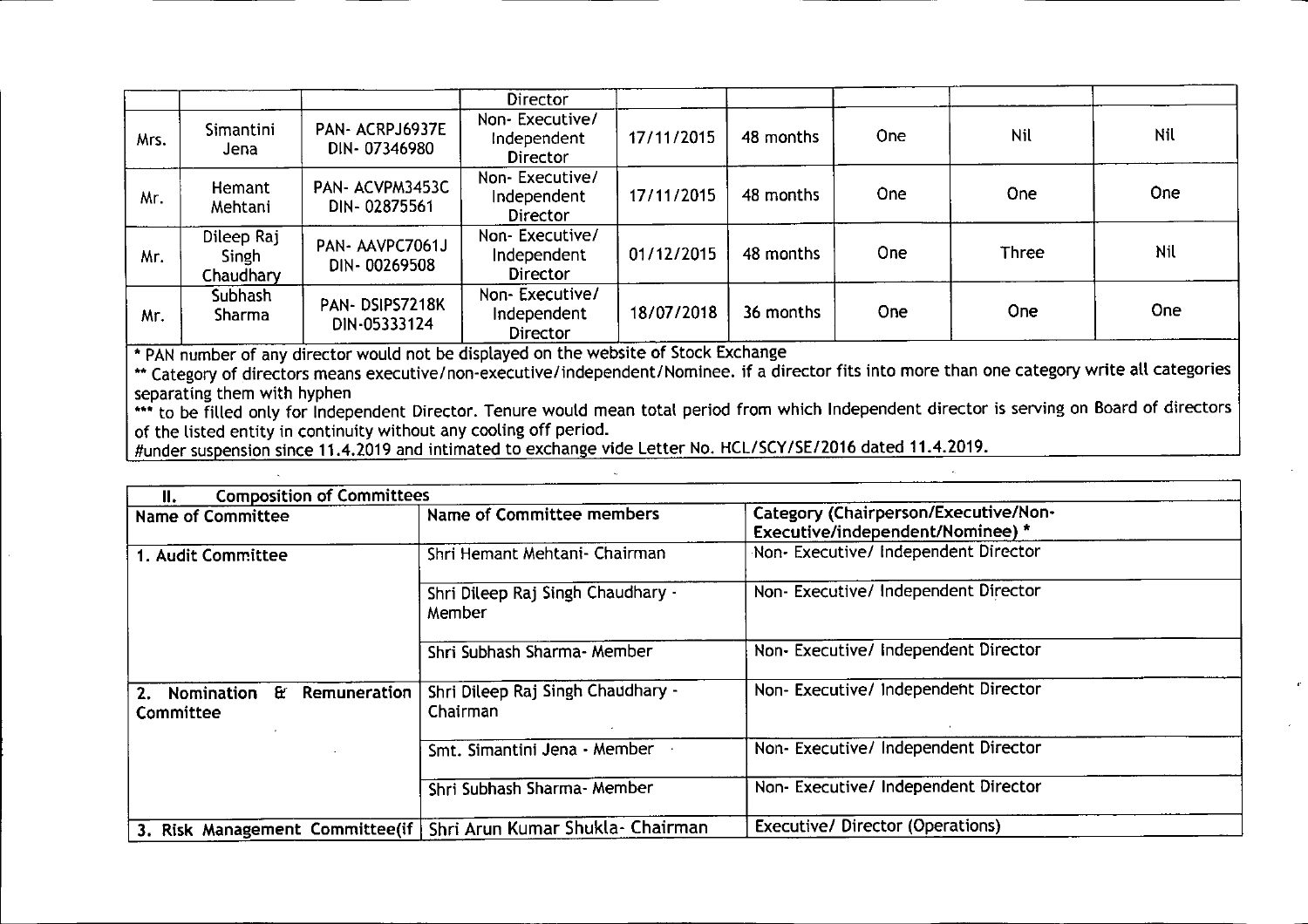| applicable)                            |                     | Shri Anupam Anand- Member                   | Executive/Director (Personnel)                                                                                                                 |  |
|----------------------------------------|---------------------|---------------------------------------------|------------------------------------------------------------------------------------------------------------------------------------------------|--|
|                                        |                     | Shri Sanjay Kumar Bhattacharya-<br>Member   | Executive/ Director (Mining)                                                                                                                   |  |
|                                        |                     | Shri Sukhen Kumar Bandyopadhyay -<br>Member | Executive/ Director (Finance)                                                                                                                  |  |
|                                        |                     | Shri Dilip Kumar Mahajan- Member            | Head of Materials & Contracts                                                                                                                  |  |
| <b>Stakeholders</b><br>4.<br>Committee | <b>Relationship</b> | Shri Subhash Sharma- Chairman               | Non-Executive/Independent Director                                                                                                             |  |
|                                        |                     | Shri Hemant Mehtani - Member                | Non- Executive/ Independent Director                                                                                                           |  |
|                                        |                     | Shri Sukhen Kumar Bandyopadhyay -<br>Member | Executive/ Director (Finance)                                                                                                                  |  |
| separating them with hyphen            |                     |                                             | * Category of directors means executive/non-executive/independent/Nominee. if a director fits into more than one category write all categories |  |

 $\mathcal{L}^{\text{max}}_{\text{max}}$  , where  $\mathcal{L}^{\text{max}}_{\text{max}}$ 

| <b>Meeting of Board of Directors</b><br>Ш. |                                    |                                             |
|--------------------------------------------|------------------------------------|---------------------------------------------|
| Date(s) of Meeting (if any) in the         | Date(s) of Meeting (if any) in the | Maximum gap between any two consecutive (in |
| previous quarter                           | relevant quarter                   | number of days)                             |
| 11.2.2019 and 28.3.2019                    | 25.4.2019 and 28.5.2019            | 32 days                                     |

| <b>Meeting of Committees</b><br>IV.                                                                                                   |                                                |                                                        |                                                                  |  |
|---------------------------------------------------------------------------------------------------------------------------------------|------------------------------------------------|--------------------------------------------------------|------------------------------------------------------------------|--|
| Date(s) of meeting of the<br>committee in the relevant                                                                                | Whether requirement of<br>Quorum met (details) | Date(s) of meeting of the<br>committee in the previous | Maximum gap between any two<br>consecutive meetings in number of |  |
| quarter                                                                                                                               |                                                | quarter                                                | days*                                                            |  |
| Audit Committee: 25.4.2019 and                                                                                                        | Yes (three out of three)                       | 11.2.2019                                              | 72 days                                                          |  |
| 28.5.2019                                                                                                                             |                                                |                                                        |                                                                  |  |
| * This information has to be mandatorily be given for audit committee, for rest of the committees giving this information is optional |                                                |                                                        |                                                                  |  |

| <b>Related Party Transactions</b>                                                                         |                                                |
|-----------------------------------------------------------------------------------------------------------|------------------------------------------------|
| Subiect                                                                                                   | Compliance status (Yes/No/NA) refer note below |
| Whether prior approval of audit committee obtained                                                        | NA                                             |
| Whether shareholder approval obtained for material RPT                                                    | <b>NA</b>                                      |
| Whether details of RPT entered into pursuant to omnibus approval have been<br>reviewed by Audit Committee | <b>NA</b>                                      |

 $\mathcal{L}(\mathcal{L})$  and  $\mathcal{L}(\mathcal{L})$  and  $\mathcal{L}(\mathcal{L})$  . The contract of  $\mathcal{L}(\mathcal{L})$  and  $\mathcal{L}(\mathcal{L})$  and  $\mathcal{L}(\mathcal{L})$